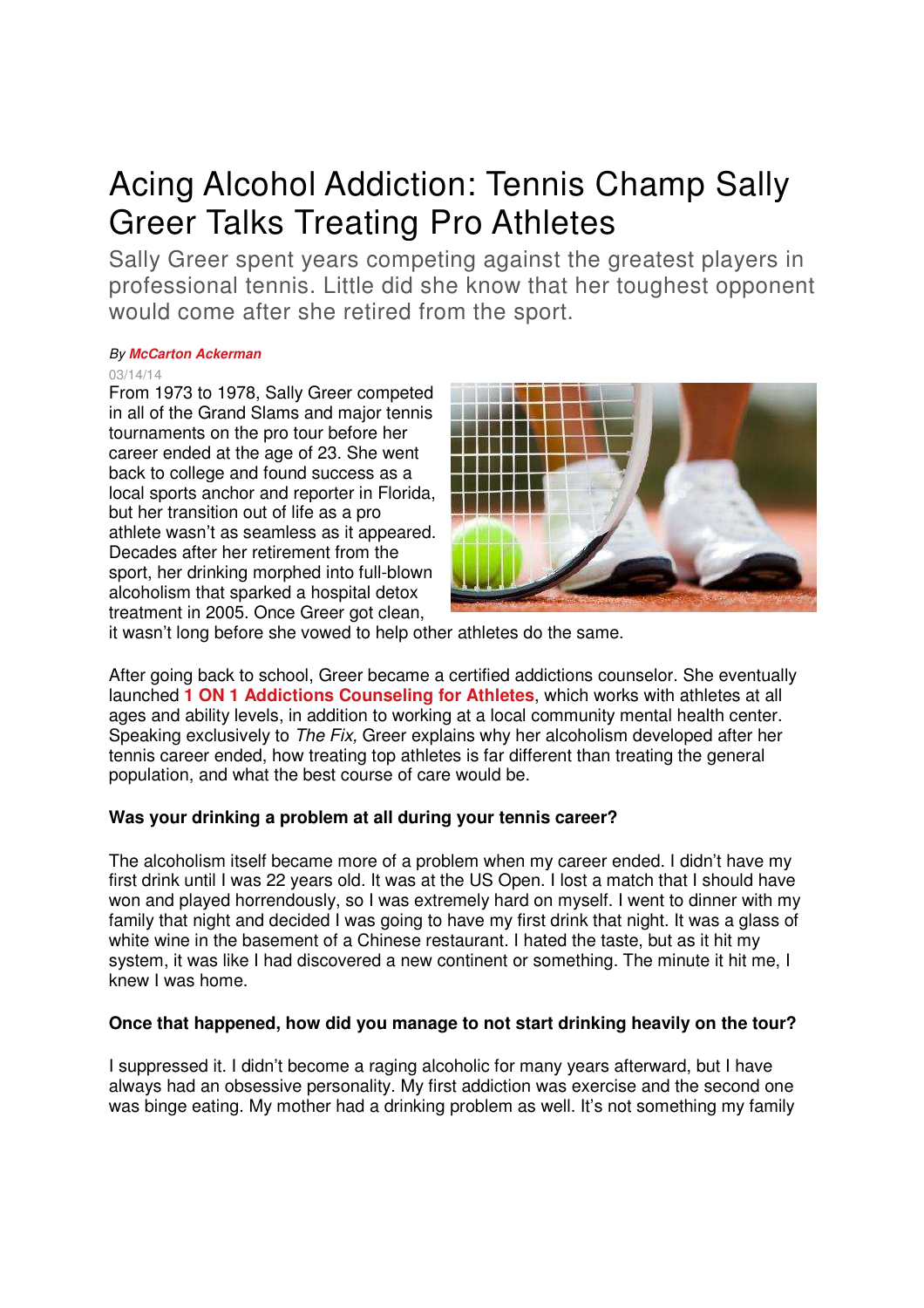addresses, but I was there when she would drink in the mornings, so part of it is genetics as well.

#### **For many athletes, their addictions intensify—or really begin—once they retire. Why do you think that's the case?**

A lot of top athletes have no identity other than their sport, and most athletes retire at a young age. When they have to ask themselves who they are or what their purpose is in life, it creates a tremendous amount of doubt and depression and fear. You don't want to think, so you just start to indulge.

Luckily in my case, I retired at 23 and hadn't finished college yet, so I went back and studied broadcasting and communications. I went into local broadcasting as an anchor and reporter for sports on the ABC network here and I also had my own local public affairs show. I made something of my life outside of tennis, but there was always the fear they would find out I wasn't any good. That same fear was there when I was on the tour as well.

I trudged through it and was able to accomplish a lot, but i started to drink more as it became harder to do that. I got married at 26 and had two children, one of whom has Asperger's Syndrome. My in-laws moved in after Hurricane Andrew and my father-in-law had severe Alzheimer's. My then-husband is an attorney and worked a lot. I just didn't have the tools to cope on my own.

#### **What was the point when you knew something had to change?**

It was in 2005. I separated from my husband and we divorced. I lost my house and my kids, and my mother died within a matter of three months. And at that point, I was doing a lot of finger pointing and I suddenly realized I couldn't blame my mother anymore. I called my therapist and told her I was an alcoholic because at that point, I was drinking 24/7.

I put myself into detox in Miami and didn't know I was addicted to pills until that happened. It was 18 months of withdrawal symptoms because I had been using **Klonopin** and Diazepam for about 12 years.

#### **Once you finished treatment, how did you make the switch into becoming an addictions counselor yourself?**

I sat in an AA meeting one day and heard someone say the word "compassion." I didn't really know the meaning of compassion and it wasn't something I had ever really felt towards myself. But something about that word just hit me very hard at that time. I started to have compassion for people around me in the rooms instead of judging and decided I wanted to be there for people who need help. I began pursuing my studies for **addiction counseling** in 2007 and eventually started my own practice.

#### **What are some of the difficulties that come with treating top level athletes?**